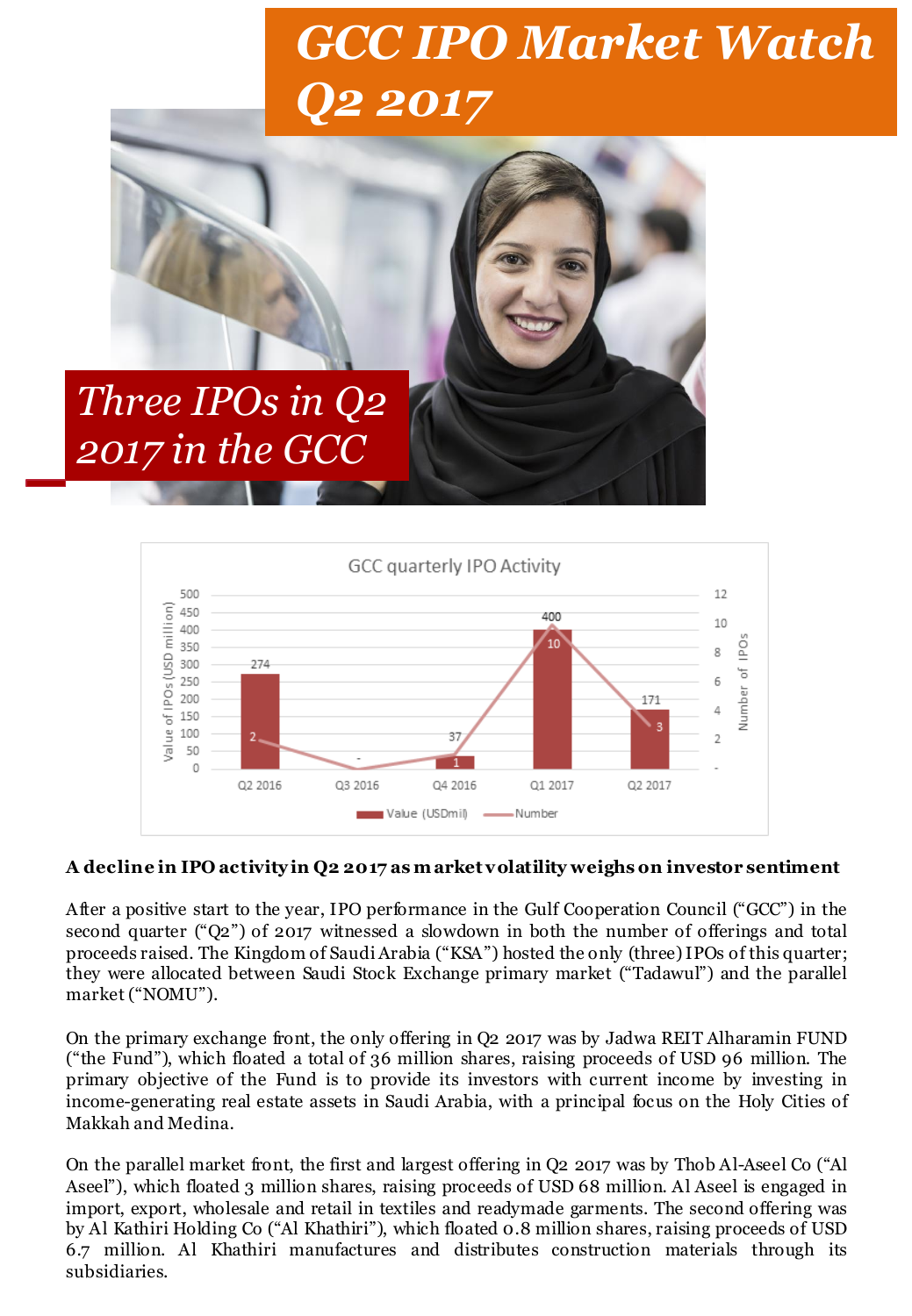# *Initial Public Offerings (IPOs)*

## *Period toperiod performance*

In terms of IPO performance in Q2 2017 compared to the same period in the prior year, the number of offerings has slightly increased, with three IPOs in Q2 2017 compared to two IPOs in Q2 2016; however the total proceeds raised in Q2 2017 was 38% lower compared to Q2 2016.

Further, IPO activity in the first half of 2017 ("H1 2017"), witnessed an increase in the number of offerings (13) compared to H1 2016 (three), which was largely due to the increased activity in Q1 2017; however proceeds raised in H2 2017 were 23% lower as comparedto H1 2016.

Steven Drake, Head of PwC's Capital Markets and Accounting Advisory Services team in the Middle East said:

*"During Q2 2017, the Kingdom of Saudi Arabia continued to be the main driver of IPO market activity in the GCC, while the NOMU parallel market for small and medium-sized enterprises in the Kingdom remained popular among investors."*



### *Global IPOs*

Against a backdrop of lower political uncertainty and normalising monetary conditions, equity markets displayed an upward trend, volatility remained low and listing conditions were favourable. Political uncertainties in Europe decreased with the victory of Macron in France's presidential election, and his party in subsequent parliamentary elections. Voting in the UK led to a hung parliament, which is likely to lead to further uncertainty surrounding the path of Brexit negotiations, which officially began on June 19th. Finally, Trump's tax and infrastructure plans remain mired in uncertainties, as the Administration is having to deal with an investigation into links with Russia and calls for the President's impeachment.

The last few days of June marked a stark reversal for global monetary policy, with Draghi and Carney delivering nearly simultaneous hawkish statements. A few days earlier, the Federal Reserve had raised rates for the second time this year, and begun discussions on unwinding its massive balance sheet. Nevertheless, inflation is not picking up, and pressures even eased as the price of oil fell to a nine-month lowin June.

Further global IPO activity in Q2 2017 increased by nearly 50% in terms of both proceeds and the number of IPOs compared to Q2 2016. Compared to Q1 2017, activity also increased in Q2 2017, though less pronouncedly. In total, 379 IPOs raised USD 52.6 billion compared to USD 35.2 billion via 253 IPOs in Q2 2016 and USD 68 billion via 420 IPOs in Q2 2015.

Asia-Pacific was dominant in terms of the number of IPOs again, accounting for 57% (216) of global transactions. EMEA and the Americas accounted for 22% (84) and 21% (78), respectively. Nonetheless, in terms of proceeds, the Americas was almost on a par with Asia-Pacific. Both accounted for 36% of money raised in Q2 2017, yet proceeds in Asia-Pacific were slightly higher at USD 19.1 billion, compared to USD 18.7 billion in the Americas. Finally, EMEA accounted for 28% (USD 14.8 billion) of proceeds. For the year as a whole, the Americas still ranks first in terms of money raised.